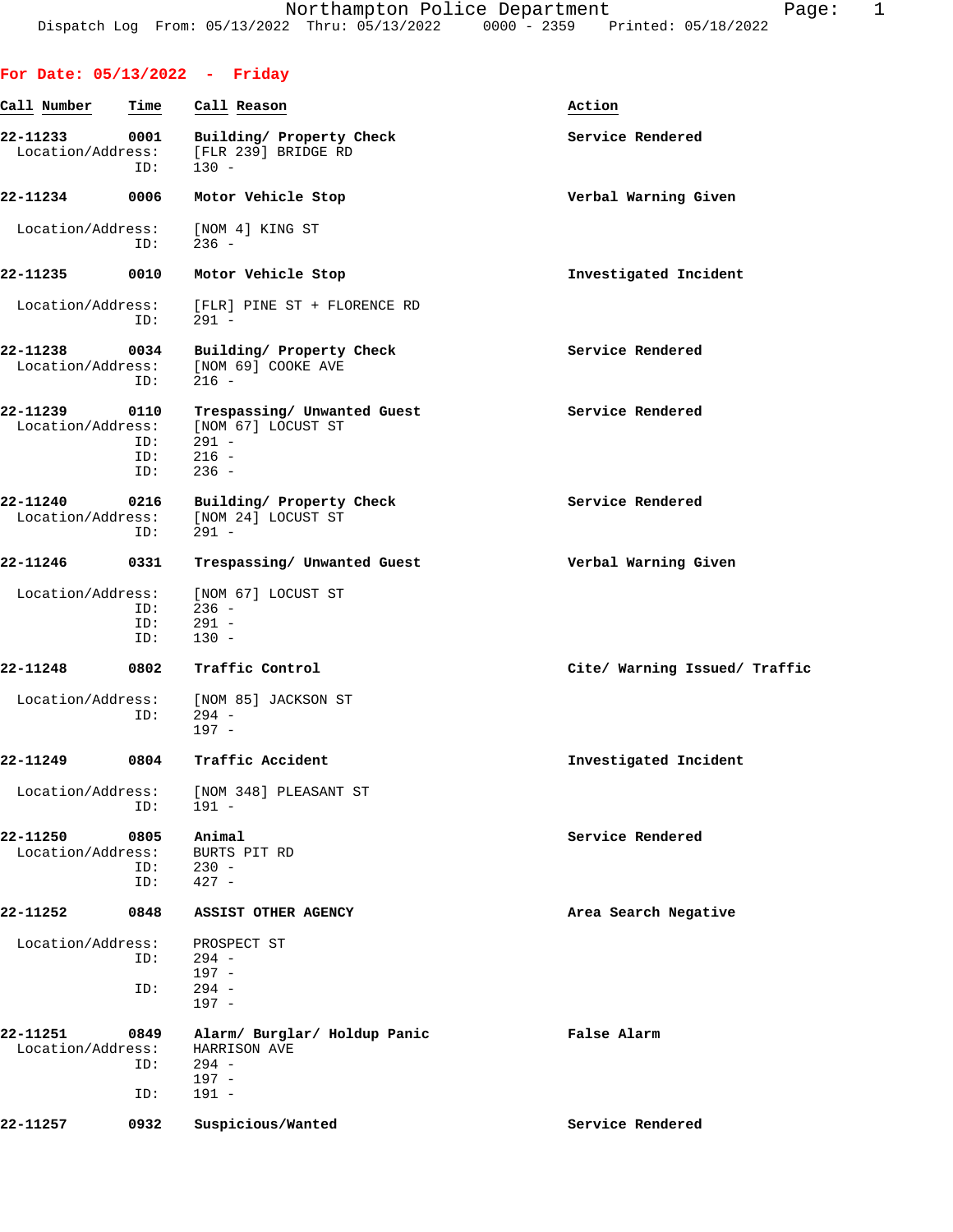|                               |                   | Northampton Police Department                                                  | 2<br>Page:                 |
|-------------------------------|-------------------|--------------------------------------------------------------------------------|----------------------------|
|                               |                   | Dispatch Log From: 05/13/2022 Thru: 05/13/2022 0000 - 2359 Printed: 05/18/2022 |                            |
| Location/Address:             |                   | [NOM 1902] GROVE ST                                                            |                            |
|                               | ID:<br>ID:        | $126 -$<br>$COR01 -$                                                           |                            |
| 22-11258                      | 0946              | Suspicious/Wanted                                                              | Report Done                |
| Location/Address:             | ID:               | [NOM 85] JACKSON ST<br>$294 -$                                                 |                            |
|                               |                   | $197 -$<br>Refer To Incident: 22-924-OF                                        |                            |
|                               |                   |                                                                                |                            |
| 22-11261                      | 0959              | Trespassing/ Unwanted Guest                                                    | Arrest Female 18yrs & Over |
| Location/Address:             | ID:               | [NOM 2424] MAIN ST<br>$230 -$                                                  |                            |
|                               | ID:               | $191 -$                                                                        |                            |
|                               | Refer To Arrest:  | $22 - 181 - AR$                                                                |                            |
| 22-11263<br>Location/Address: | 1006              | Public Service, Check Welfare<br>[NOM 1957] BEDFORD TER                        | Service Rendered           |
|                               | ID:<br>ID:        | $157 -$<br>$COR01 -$                                                           |                            |
| 22-11265                      |                   | 1042 Public Service, Check Welfare                                             | Service Rendered           |
| Location/Address:             | ID:               | [FLR 955] MOUNTAIN LAUREL PATH<br>$126 -$                                      |                            |
|                               | EMS Unit:         | A03-Fire Ambulance                                                             |                            |
| 22-11267                      | 1110              | Suspicious/Wanted                                                              | Investigated Incident      |
| Location/Address:             | ID:               | [FLR 7] FLORENCE RD<br>$126 -$                                                 |                            |
| 22-11268                      | 1118              | Public Service                                                                 | Service Rendered           |
| Location/Address:             | ID:               | [NOM 85] JACKSON ST<br>$157 -$                                                 |                            |
| 22-11271                      | 1302              | Suspicious/Wanted                                                              | Investigated Incident      |
| Location/Address:             | ID:               | [FLR 7] FLORENCE RD<br>$126 -$                                                 |                            |
|                               | ID:               | $COR01 -$                                                                      |                            |
| 22-11273                      |                   | 1352 Damage/ Vandalism                                                         | Report Done                |
| Location/Address:             | ID:               | WEST ST<br>$126 -$                                                             |                            |
|                               |                   | Refer To Incident: 22-926-OF                                                   |                            |
| 22-11282                      | 1545              | Animal                                                                         | Service Rendered           |
| Location/Address:             | ID:               | [LEY] E GLEN RD<br>427 -                                                       |                            |
| 22-11285                      |                   | 1614 HAZMAT                                                                    | Report Done                |
|                               |                   | Location/Address: [FLR 7] FLORENCE RD<br>Fire Unit: E3-Pumper-Engine 3         |                            |
|                               | ID:               | $126 -$                                                                        |                            |
|                               | Fire Unit:<br>ID: | C4-Command-Car 4<br>$298 -$                                                    |                            |
|                               |                   | Refer To Incident: 22-928-OF                                                   |                            |
| 22-11288<br>Location/Address: | 1631<br>ID:       | Public Service, Check Welfare<br>[NOM 933] MAIN ST<br>$191 -$                  | Service Rendered           |
| 22-11291                      | 1700              | Theft/ Larceny                                                                 | Report Done                |
| Location/Address:             | ID:               | DEWEY CT<br>191 -                                                              |                            |
|                               |                   | Refer To Incident: 22-927-OF                                                   |                            |
| 22-11292                      |                   | 1711 Public Service, Check Welfare                                             | Service Rendered           |
|                               | ID:               | Location/Address: [FLR 12] MAPLE ST<br>$230 -$                                 |                            |
|                               |                   |                                                                                |                            |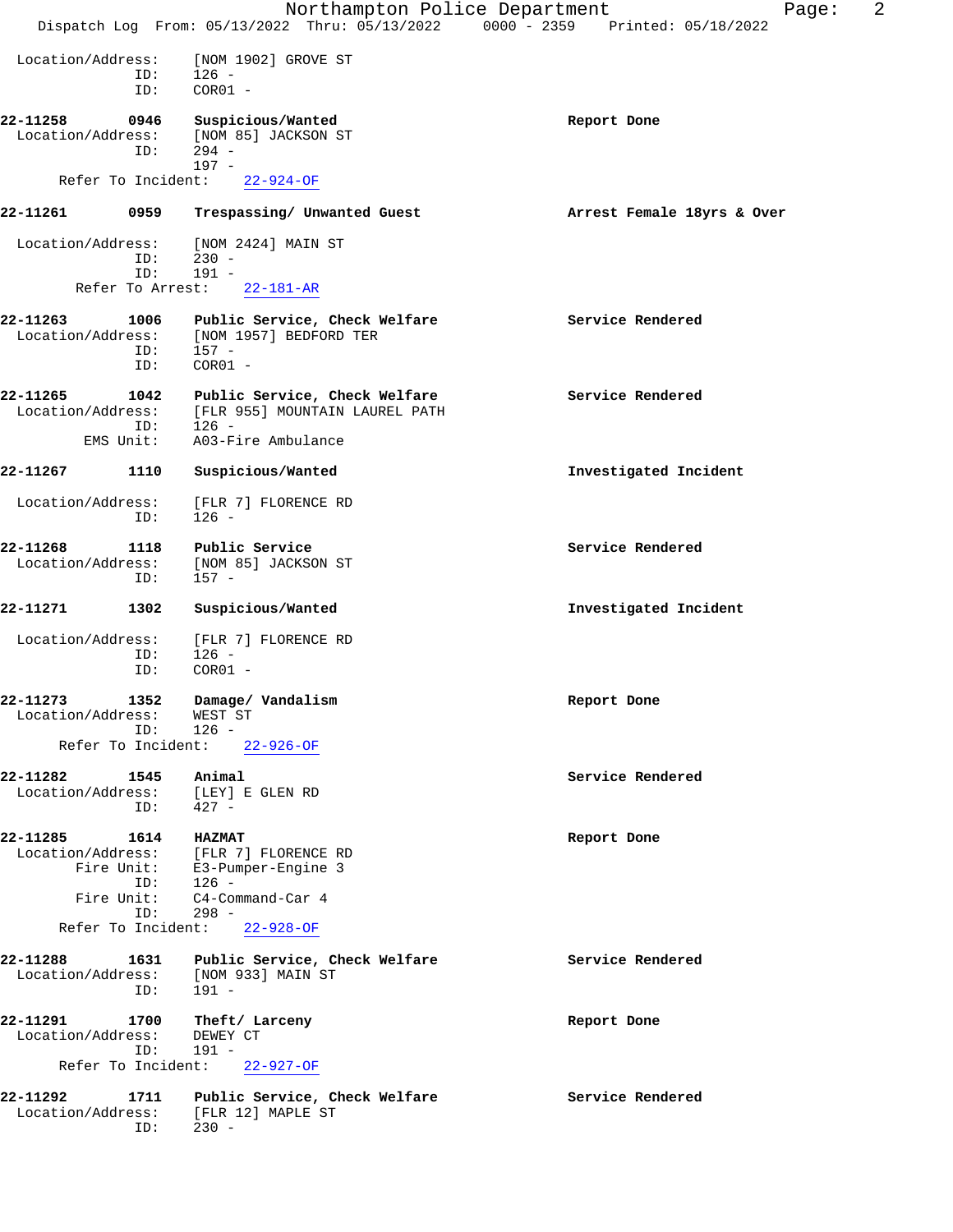|                          | ID:          | $126 -$                                  |                       |
|--------------------------|--------------|------------------------------------------|-----------------------|
|                          | EMS Unit:    | A01-Fire Ambulance                       |                       |
| 22-11295                 | 1819         | Building/ Property Check                 | Service Rendered      |
| Location/Address:        |              | REVELL AVE                               |                       |
|                          | ID:          | $298 -$                                  |                       |
|                          | ID:          | $191 -$                                  |                       |
|                          | ID:          | $230 -$                                  |                       |
| 22-11296                 | 1825         | Suspicious/Wanted                        | Investigated Incident |
| Location/Address:        | ID:          | [NOM 100] ROUND HILL RD<br>$298 -$       |                       |
|                          | ID:          | $126 -$                                  |                       |
| 22-11297                 | 1836         | Suspicious/Wanted                        | Investigated Incident |
| Location/Address:        | ID:          | [NOM 9] FRUIT ST<br>$277 -$              |                       |
| 22-11301                 | 1922         | Disturbance                              | Investigated Incident |
| Location/Address:        |              | [FLR] FERN ST                            |                       |
|                          | ID:          | $298 -$                                  |                       |
|                          | ID:          | $191 -$                                  |                       |
| 22-11304                 | 1952         | Disturbance                              | Investigated Incident |
| Location/Address:        |              | [NOM 949] MAIN ST                        |                       |
|                          | ID:          | $277 -$                                  |                       |
|                          | ID:          | $291 -$                                  |                       |
| 22-11305                 | 2021         | Disturbance                              | Area Search Negative  |
|                          |              | Location/Address: [NOM 2639] PLEASANT ST |                       |
|                          | ID:          | $291 -$                                  |                       |
|                          | ID:          | $236 -$                                  |                       |
|                          | ID:          | $277 -$                                  |                       |
| 22-11307                 | 2029         | City Ordinance Violation                 | Verbal Warning Given  |
| Location/Address:        |              | [NOM 2639] PLEASANT ST                   |                       |
|                          | ID:          | $277 -$                                  |                       |
|                          | ID:          | $291 -$                                  |                       |
| 22-11308                 | 2039         | Disturbance                              | Investigated Incident |
| Location/Address:        |              | [NOM 7] CONZ ST                          |                       |
|                          | ID:          | $277 -$                                  |                       |
|                          | ID:          | $291 -$                                  |                       |
| 22-11310                 | 2058         | Park and Walk                            | Service Rendered      |
| Location/Address:        |              | MAIN ST                                  |                       |
|                          | ID:          | $277 -$                                  |                       |
| 22-11311                 | 2103         | Traffic Enforcement/ Radar               | Service Rendered      |
|                          | Vicinity of: | [FLR] SPRUCE HILL AVE + RYAN RD          |                       |
|                          | ID:          | $298 -$                                  |                       |
| 22-11313                 | 2126         | Motor Vehicle Stop                       | Verbal Warning Given  |
| Location/Address:        |              | [NOM 789] BRIDGE ST                      |                       |
|                          | ID:          | $236 -$                                  |                       |
|                          | ID:          | $277 -$                                  |                       |
|                          |              |                                          |                       |
| 22-11314<br>Vicinity of: | 2137         | Parking Violation<br>GOTHIC ST           | Service Rendered      |
|                          | ID:          | $277 -$                                  |                       |
|                          |              |                                          |                       |
| 22-11316                 | 2206         | Suspicious/Wanted                        | Area Search Negative  |